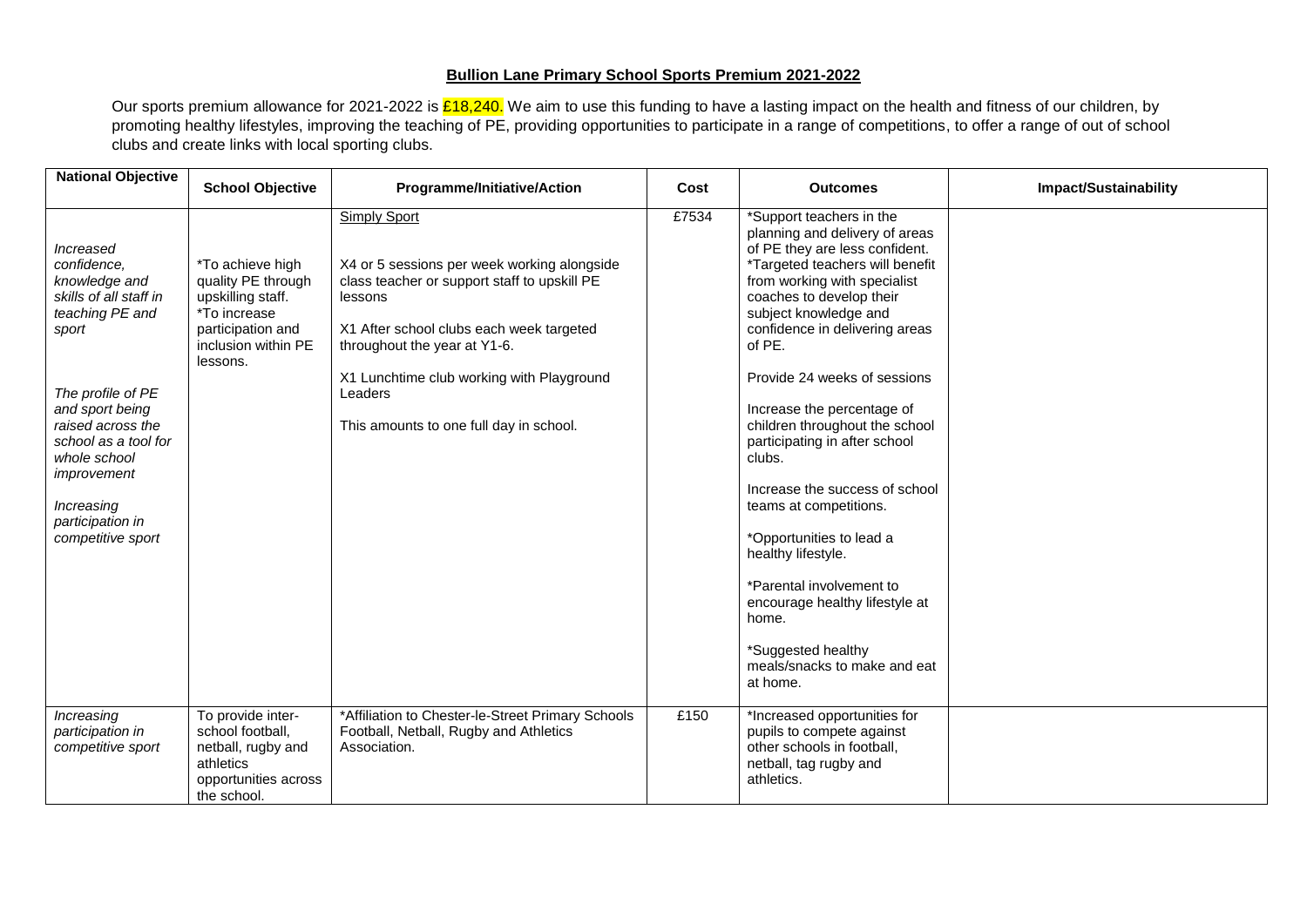| The engagement of<br>ALL pupils in<br>regular physical<br>activity - kick-<br>starting healthy<br>active lifestyles<br>Broader experience<br>of a range of sports<br>and activities<br>offered to all pupils<br>(within curriculum<br>and extra-curricular) | *To increase<br>participation.<br>*To promote active<br>healthy lifestyles.<br>*To develop<br>partnerships with<br>local clubs.<br>*To provide<br>competitive school<br>sport, increasing<br>participation and<br>inclusion. | TLR2a - Extended Schools Coordinator<br><b>After School Clubs Organisation</b><br>*Oversee and run school sport programmes<br>and clubs<br>*Subsidise an after school club programme<br>across all year groups in the school. This<br>programme is to be developed in consultation<br>with the pupils. | £2,873 | *Opportunity to participate in a<br>range of sports outside of<br>school curriculum.<br>*Make links with local sporting<br>clubs.                           |  |
|-------------------------------------------------------------------------------------------------------------------------------------------------------------------------------------------------------------------------------------------------------------|------------------------------------------------------------------------------------------------------------------------------------------------------------------------------------------------------------------------------|--------------------------------------------------------------------------------------------------------------------------------------------------------------------------------------------------------------------------------------------------------------------------------------------------------|--------|-------------------------------------------------------------------------------------------------------------------------------------------------------------|--|
| The engagement of<br>ALL pupils in<br>regular physical<br>activity - kick-<br>starting healthy<br>active lifestyles                                                                                                                                         | *To promote active,<br>healthy lifestyles.<br>*To increase<br>participation and<br>inclusion.                                                                                                                                | <b>B</b> Outdoors<br>*To provide those children who do not attend<br>the OAA residential trip to access OAA in<br>school. Children participated in slacklining,<br>orienteering, fire making.                                                                                                          | £450   | *Opportunities for all pupils to<br>participate in fun 'non-<br>traditional' PE.                                                                            |  |
| The engagement of<br>ALL pupils in<br>regular physical<br>activity - kick-<br>starting healthy<br>active lifestyles                                                                                                                                         |                                                                                                                                                                                                                              | <b>Football Coach</b><br>*A football coach runs a school football session<br>each week. During the season this on a<br>Thursday after school and when matches are<br>not played this is during Monday lunch time.                                                                                      | £600   | *Opportunities for pupils to<br>participate in a wide range<br>competition against other<br>schools.<br>*Encouragement of more<br>competition within school |  |
| The engagement of<br>ALL pupils in<br>regular physical<br>activity - kick-<br>starting healthy<br>active lifestyles<br>Broader experience<br>of a range of sports<br>and activities<br>offered to all pupils<br>(within curriculum<br>and extra-curricular) | To give access to<br>all children to<br>swimming lessons.<br>To target those<br>children who cannot<br>swim                                                                                                                  | <b>Swimming lessons</b><br>Access to Bullion Lane Primary School<br>Swimming Pool<br>All children in school to attend six to 18 weeks<br>of swimming lessons during the year.<br>3 slots per week of £25 each.                                                                                         | £2,850 | *For all children to be able to<br>swim                                                                                                                     |  |
| The engagement of<br>ALL pupils in<br>regular physical<br>activity - kick-<br>starting healthy<br>active lifestyles                                                                                                                                         | *To promote active,<br>healthy lifestyles.<br>*To increase<br>participation and<br>inclusion.                                                                                                                                | Active Playground Equipment / PE Equipment<br>To give every child the opportunity to<br>$\bullet$<br>be Active for 30 minutes each day<br>New goals, school goal nets, school goal field<br>nets, badges for leaders, new hoops, footballs,<br>tennis balls                                            | £1000  | *Opportunities for all pupils to<br>participate in fun 'non-<br>traditional' PE.<br>*Provide a sustainable<br>approach to PE.                               |  |